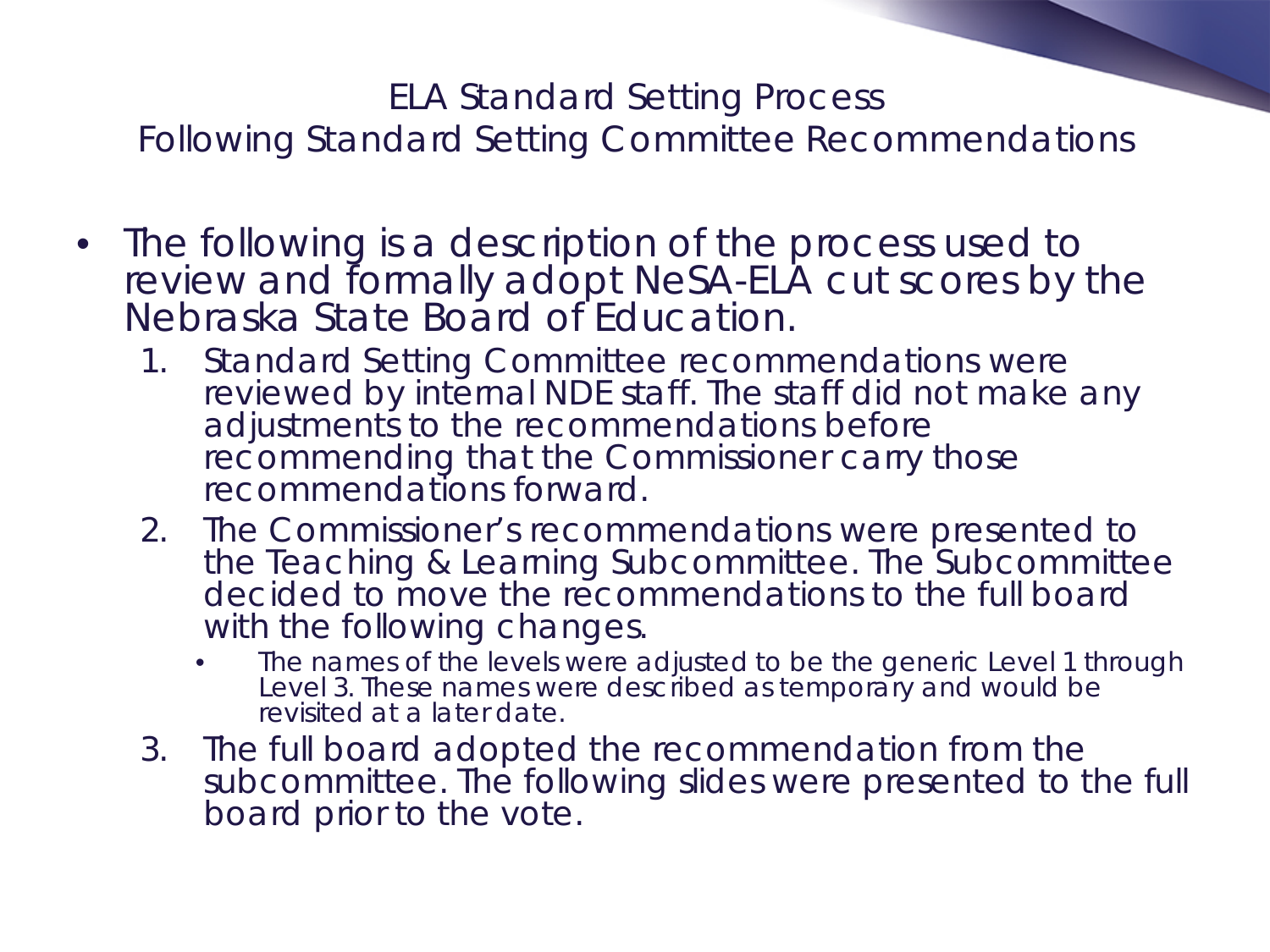

Commissioner's Recommendation for Statewide Assessment

**CCR English Language Arts (ELA) Grades 3-8 CCR ELA-Alternate Grades 3-8 & 11**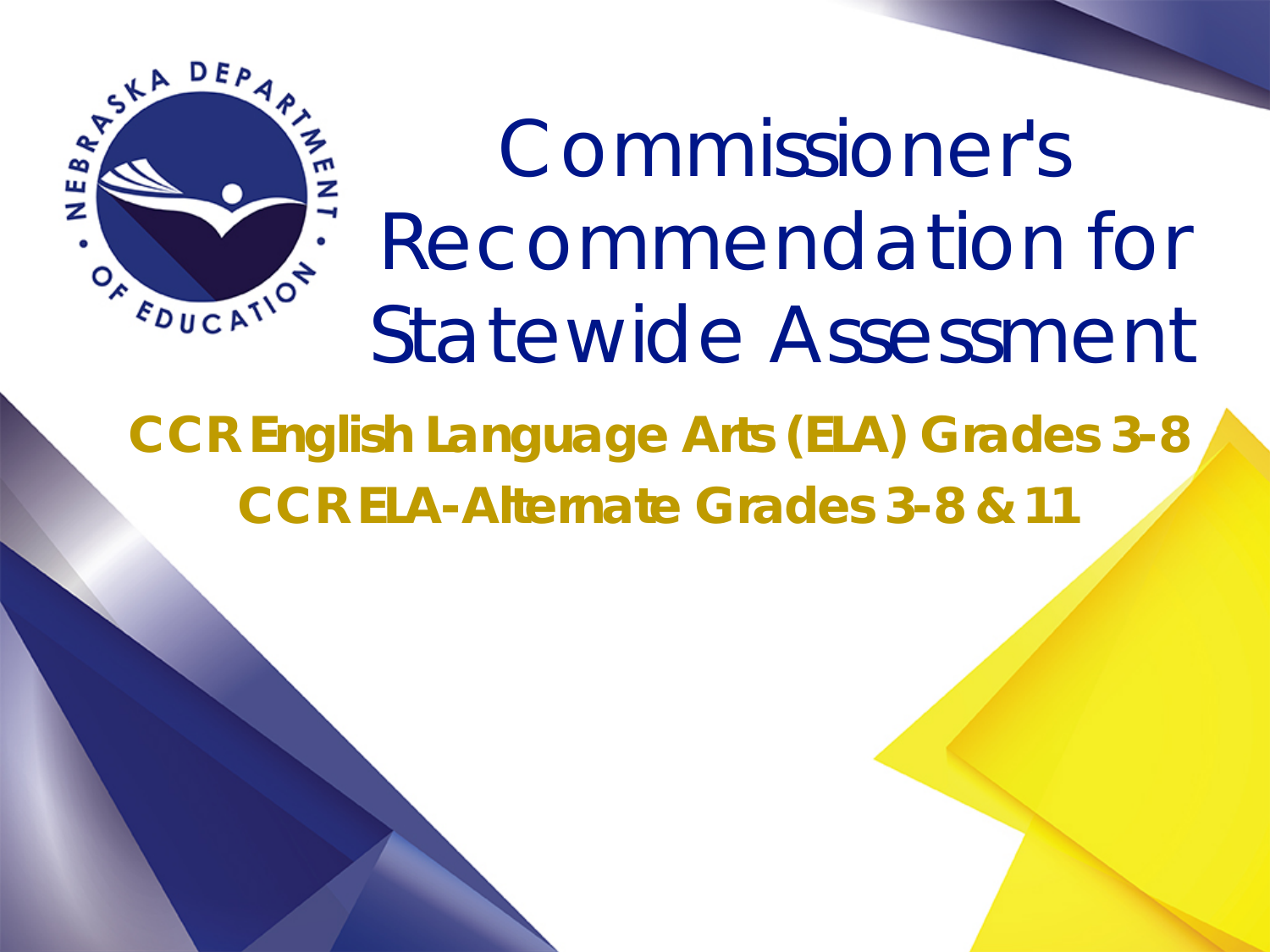# Standard Setting

• Process of describing levels of performance and identifying ranges of test scores associated with those levels



• What does a "barely proficient" student need to know?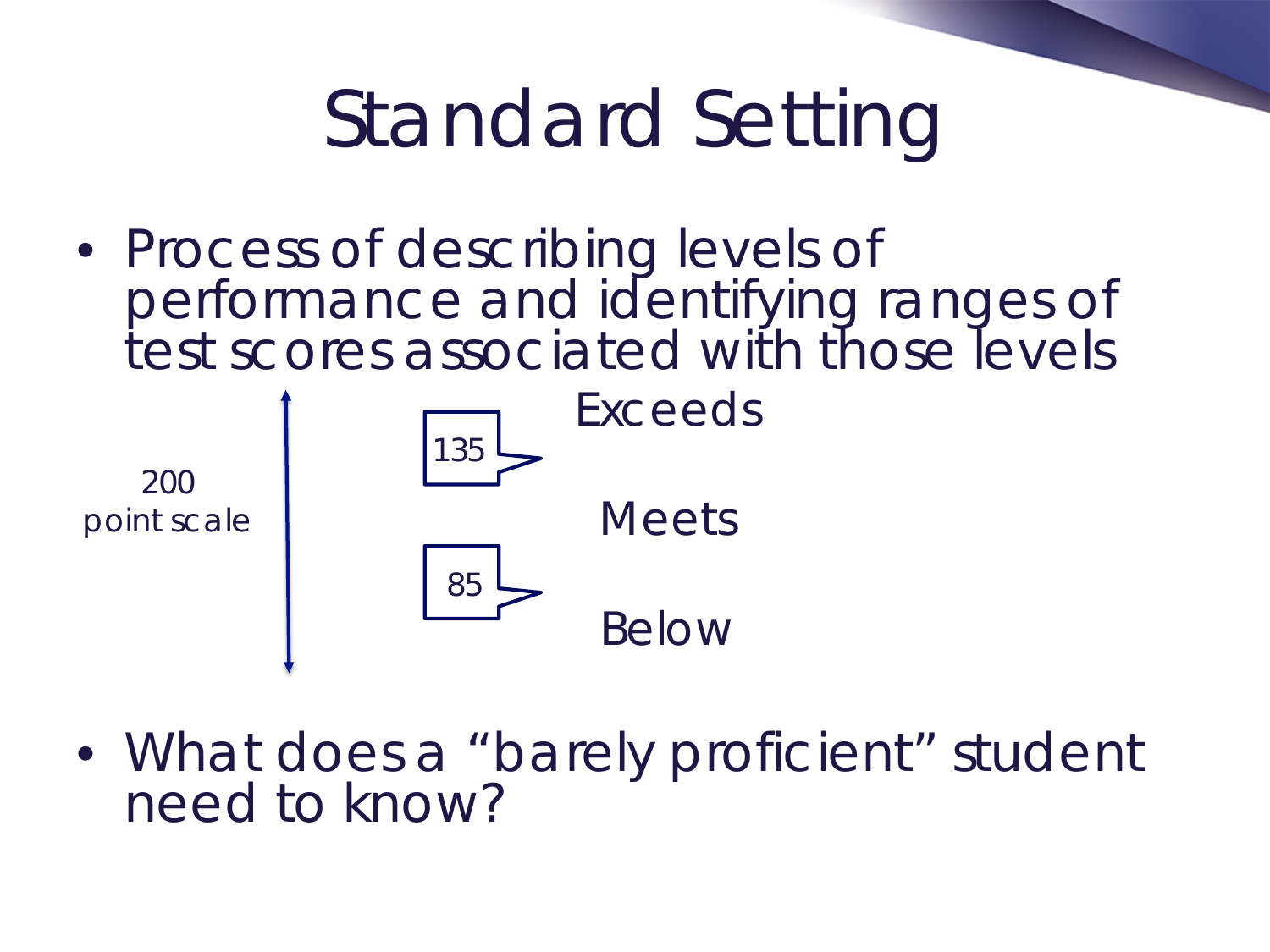# Standard Setting

- When?
	- The first year of assessment
	- A test changes significantly
	- Policy makers want to adjust expectations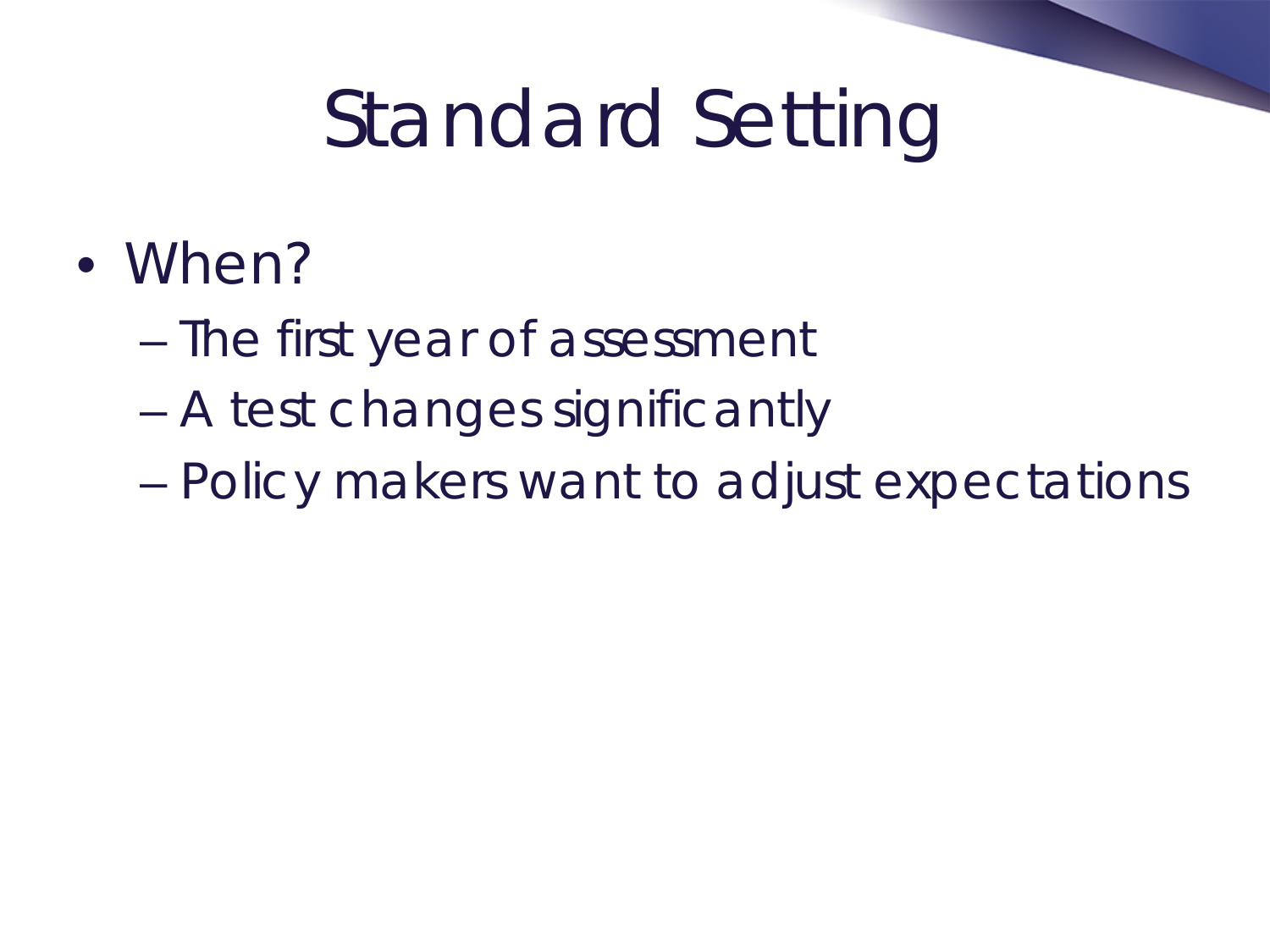# Standard Setting

- Precipitating Event
	- ELA
		- Adoption of new College & Career Ready State Standards
		- Change in rigor
		- Expansion of item types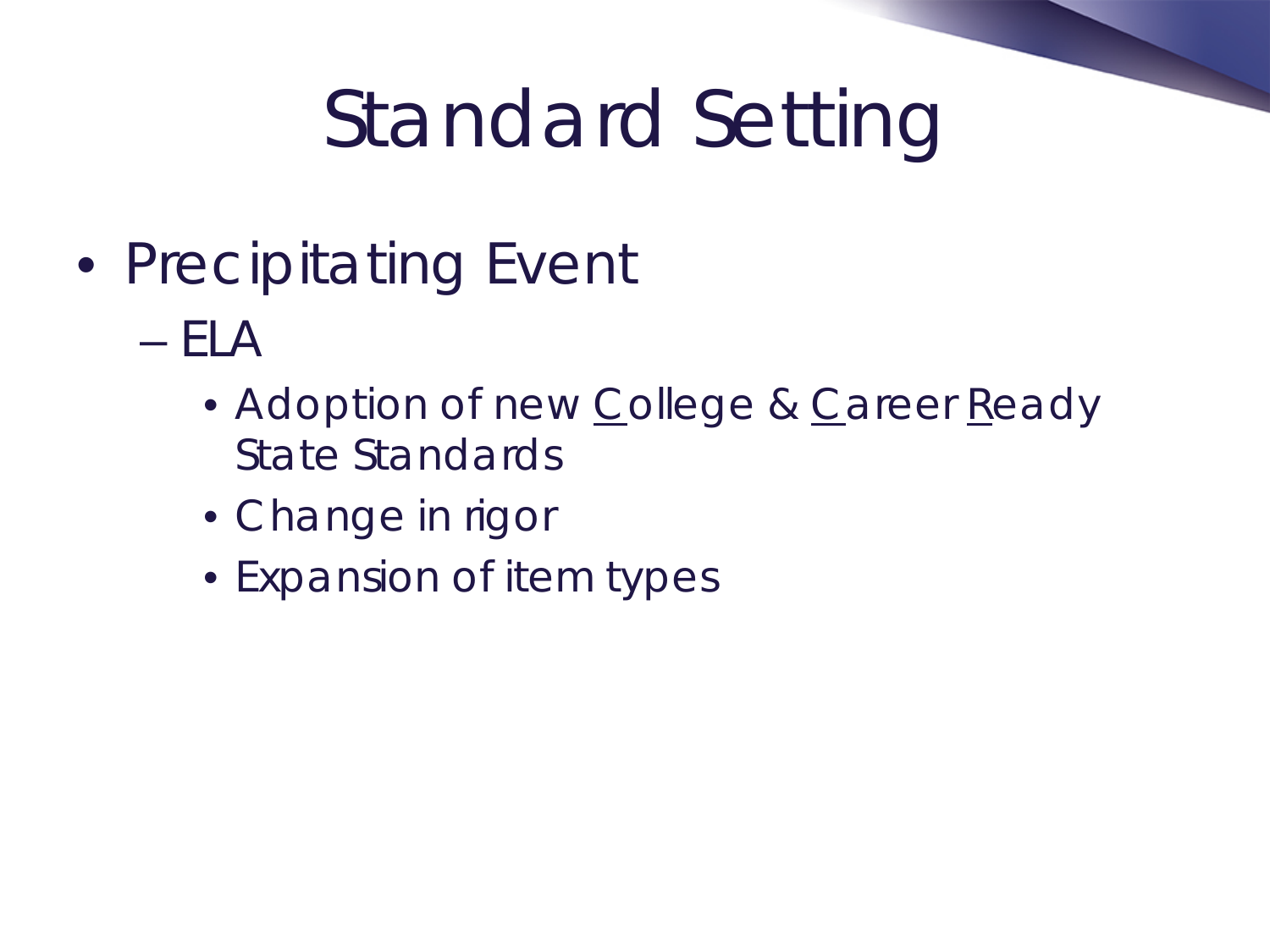# ELA Process

- Included approximately 75 content area experts over 7 days
- Panelists used Performance Level Descriptions (PLD) and test content to recommend cut scores
- Multiple rounds and discussions
- Included access to impact data to inform decisions
- Included process to look at consistency across grades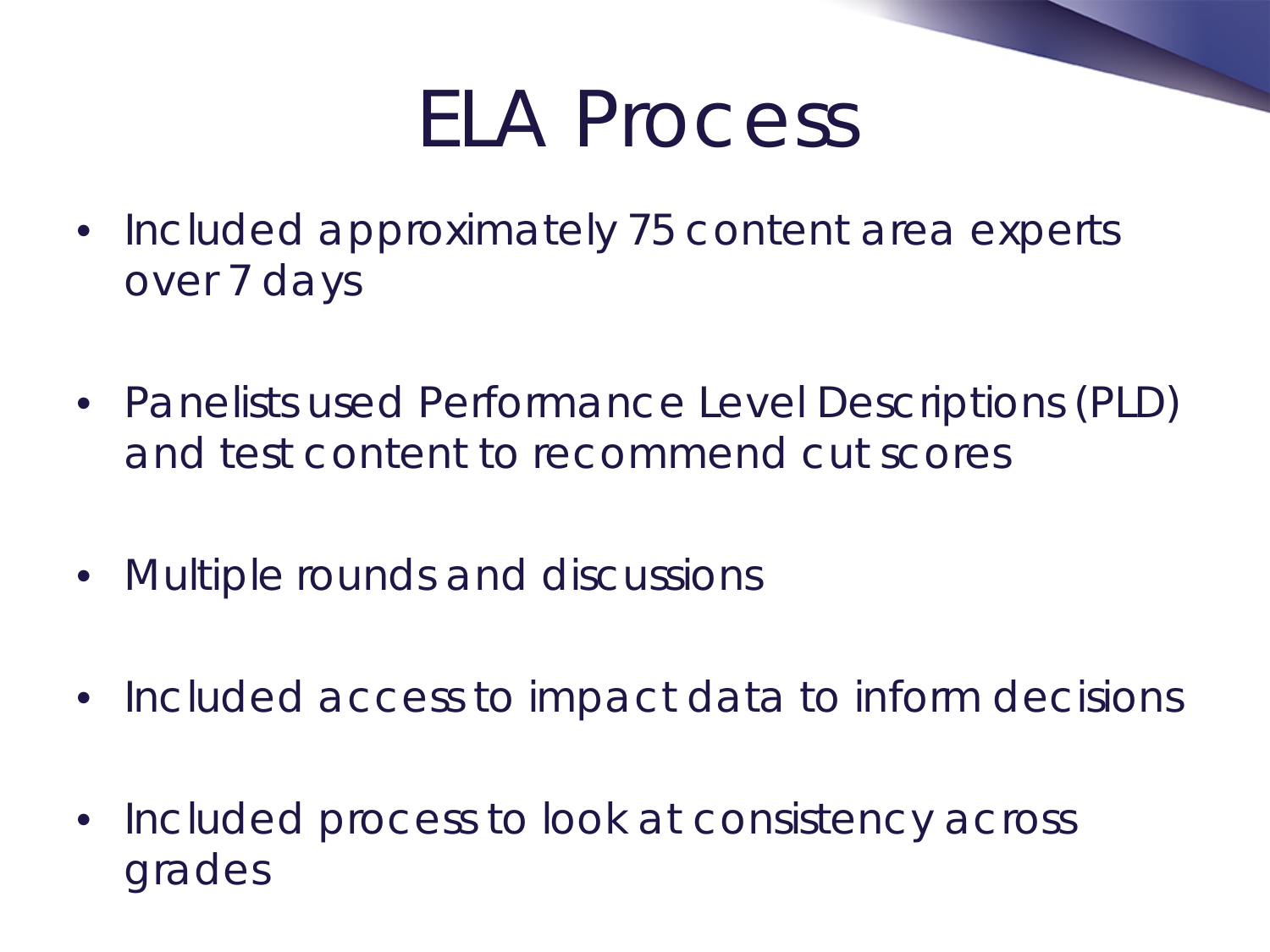## ELA Performance Level Descriptions

- **Level 1** learners *demonstrate advanced proficiency* in the knowledge and skills necessary at this grade level, as specified in the assessed Nebraska College- and Career-Ready Standards. These results provide evidence that the student *will likely be ready* for academic success at the next grade level.
- **Level 2** learners *demonstrate proficiency* in the knowledge and skills necessary at this grade level, as specified in the assessed Nebraska College- and Career-Ready Standards. These results provide evidence that the student *will likely be ready* for academic success at the next grade level.
- **Level 3** learners *do not yet demonstrate proficiency* in the knowledge and skills necessary at this grade level, as specified in the assessed Nebraska College- and Career-Ready Standards. These results provide evidence that the student *may need additional support* for academic success at the next grade level.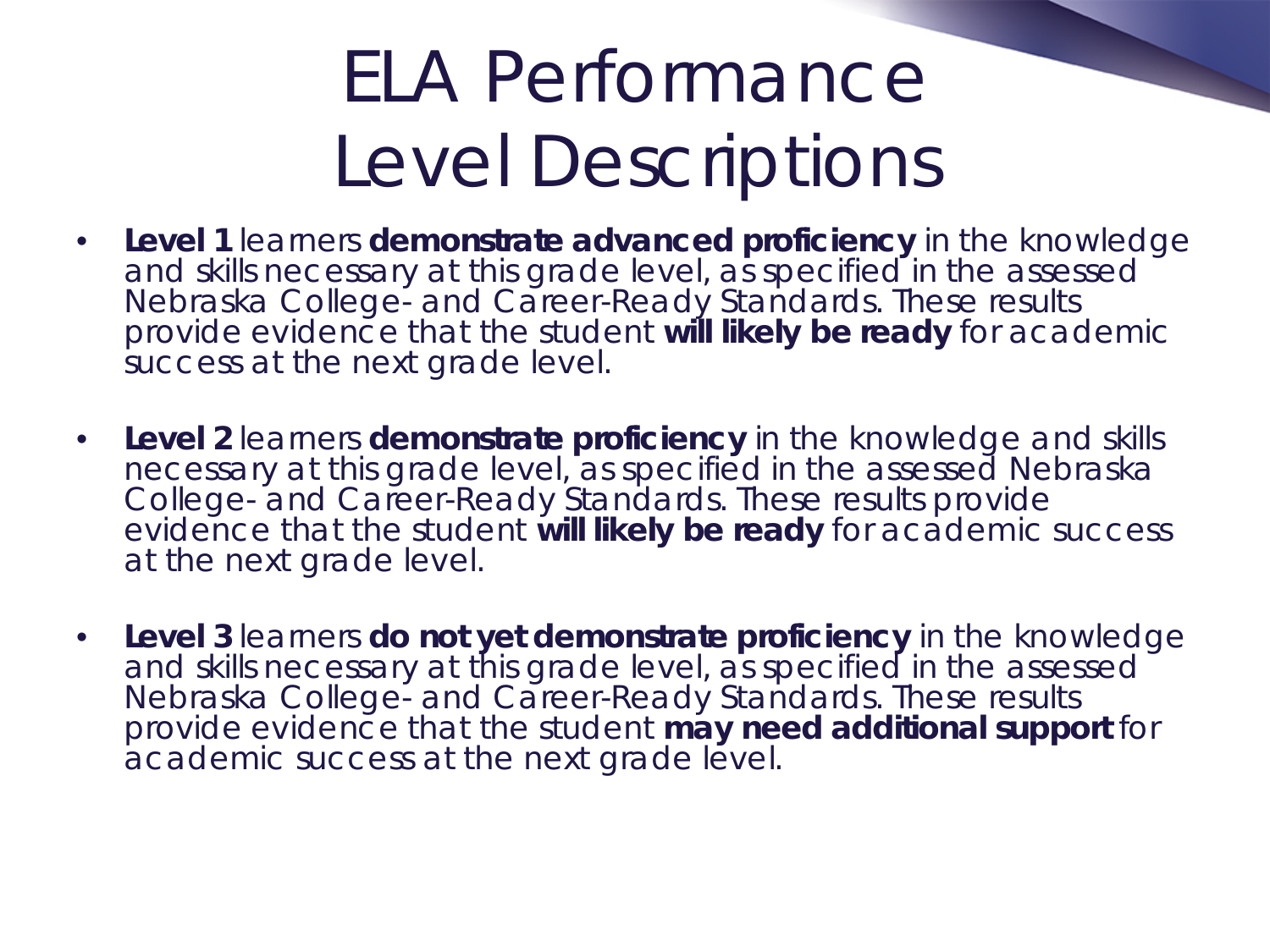# ELA Cut Score Recommendations

- Performance Level Names
	- Level 1
	- Level 2





Non-Proficient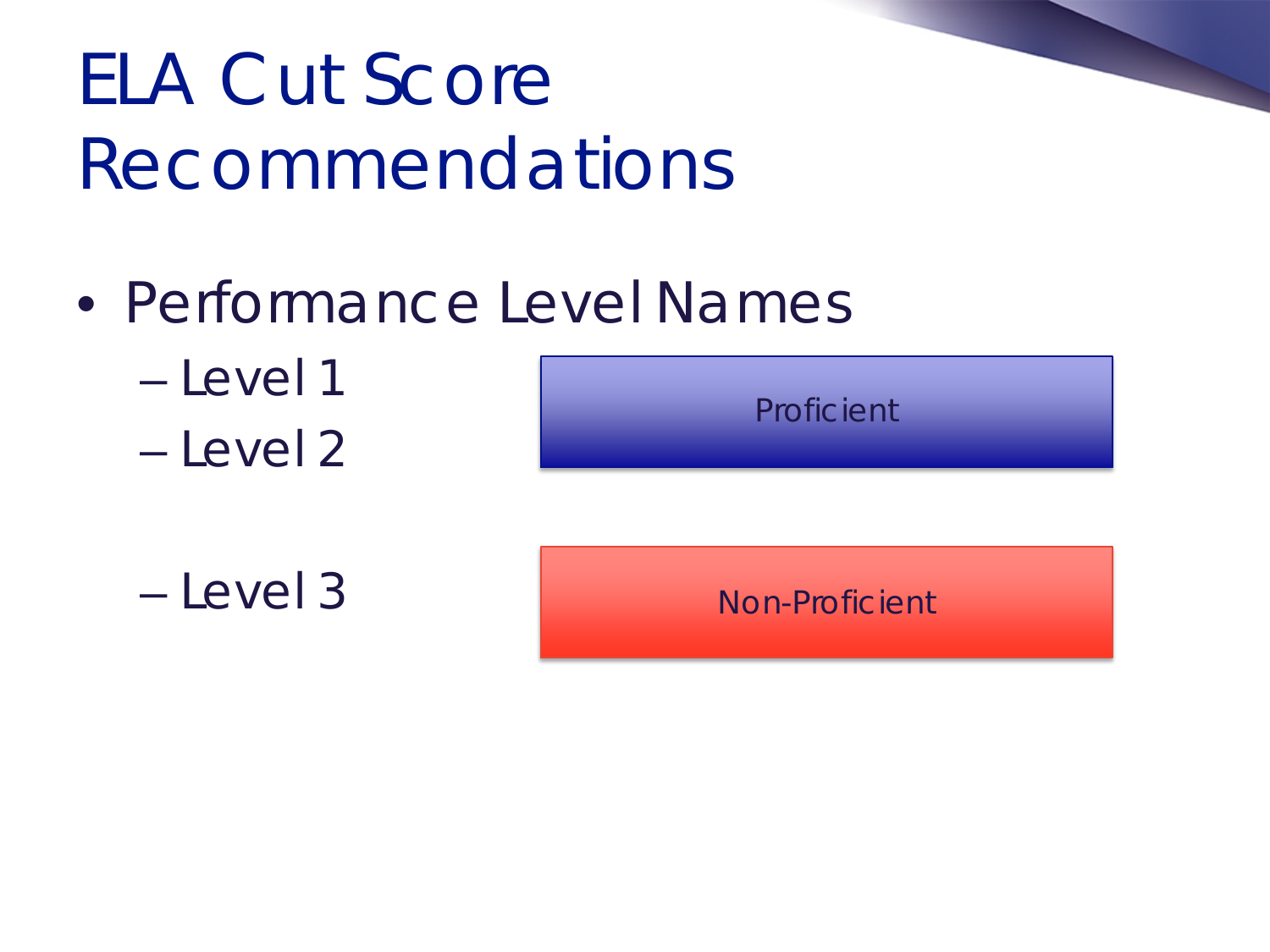## ELA Cut Score Recommendations

- ELA General 3-8 & ELA Alternate 3-8 & 11
- 2 cuts for each grade level (26 cuts total)
- Temporary scales
	- Move to common scale
- What does a student that is "college & career ready" need to know and be able to demonstrate?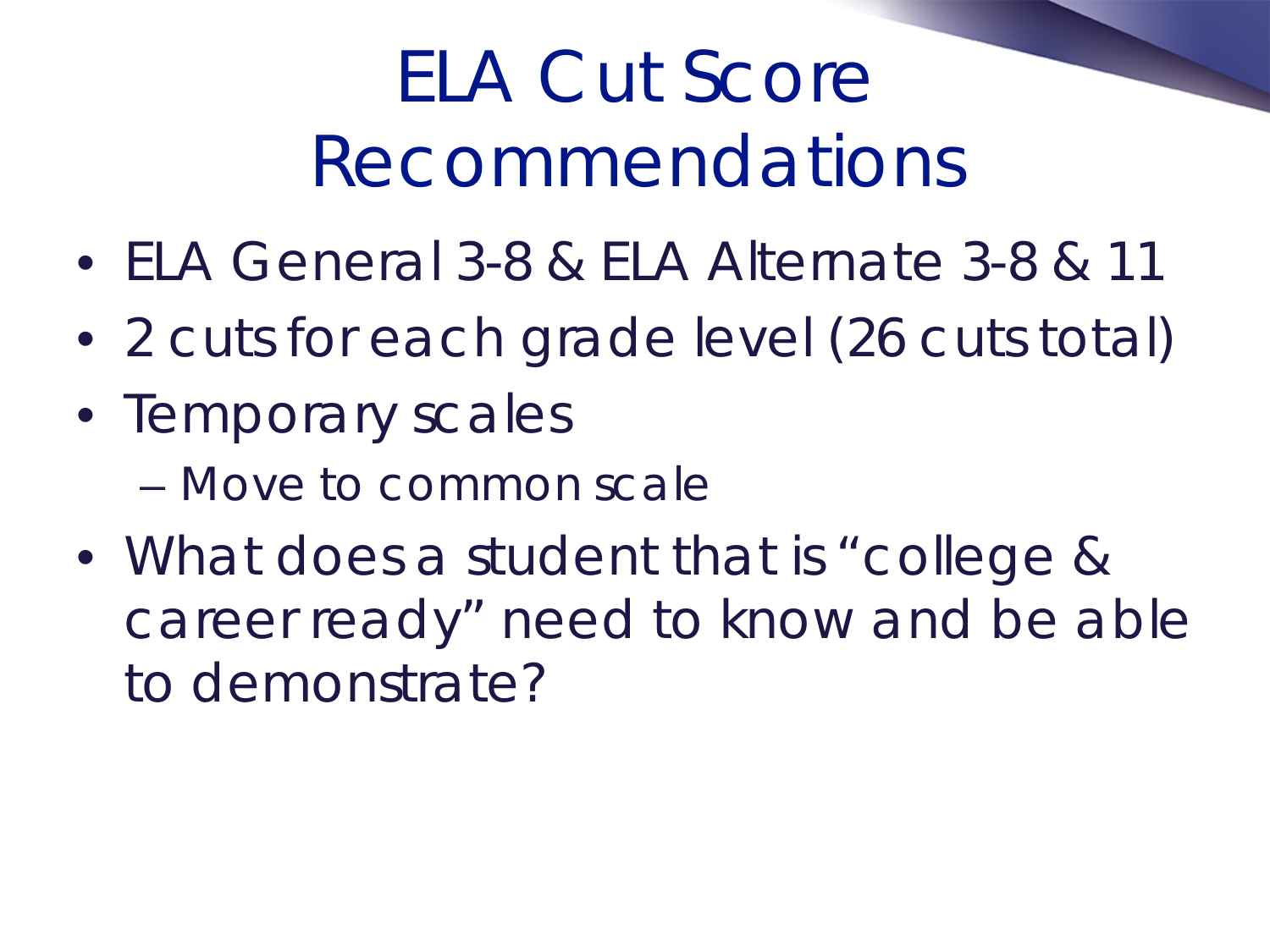## ELA General Cut Score Recommendations

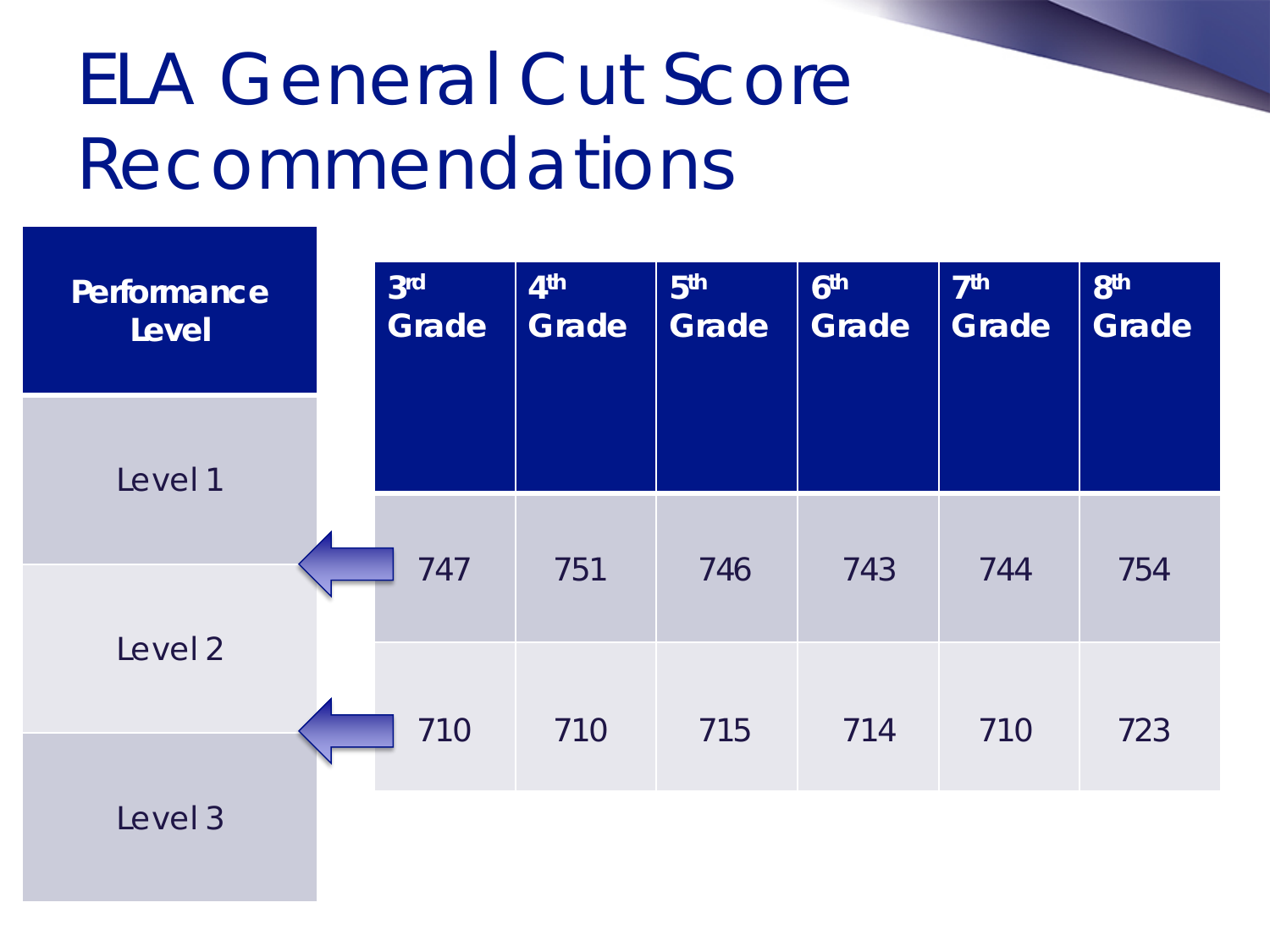## ELA Alternate Cut Score Recommendations

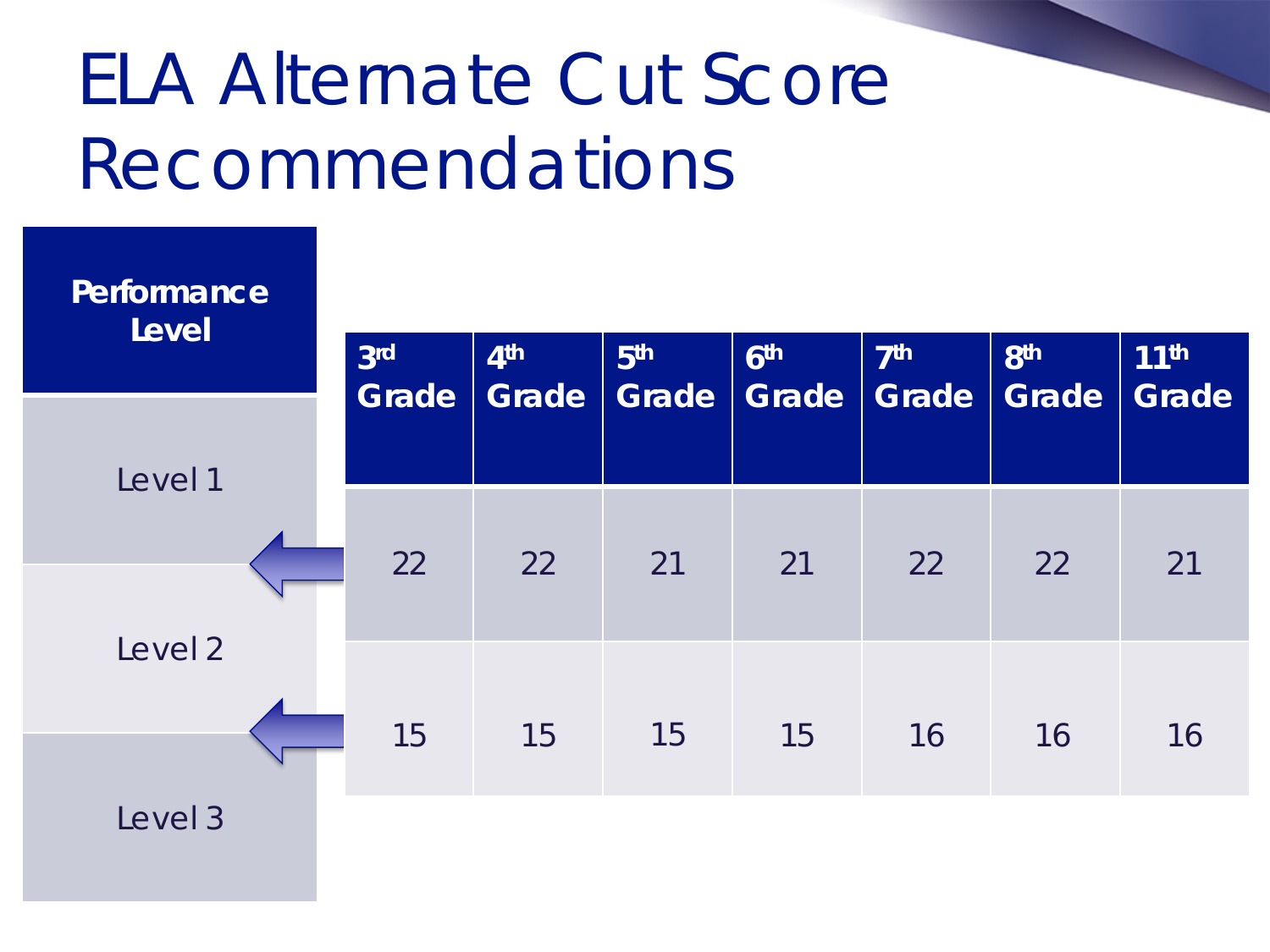# ACT Discussion

• ACT College Readiness Benchmarks – Based on research by ACT and based on probabilities of success

- Access
	- What score do post-secondary institutions use for entrance and placement decisions?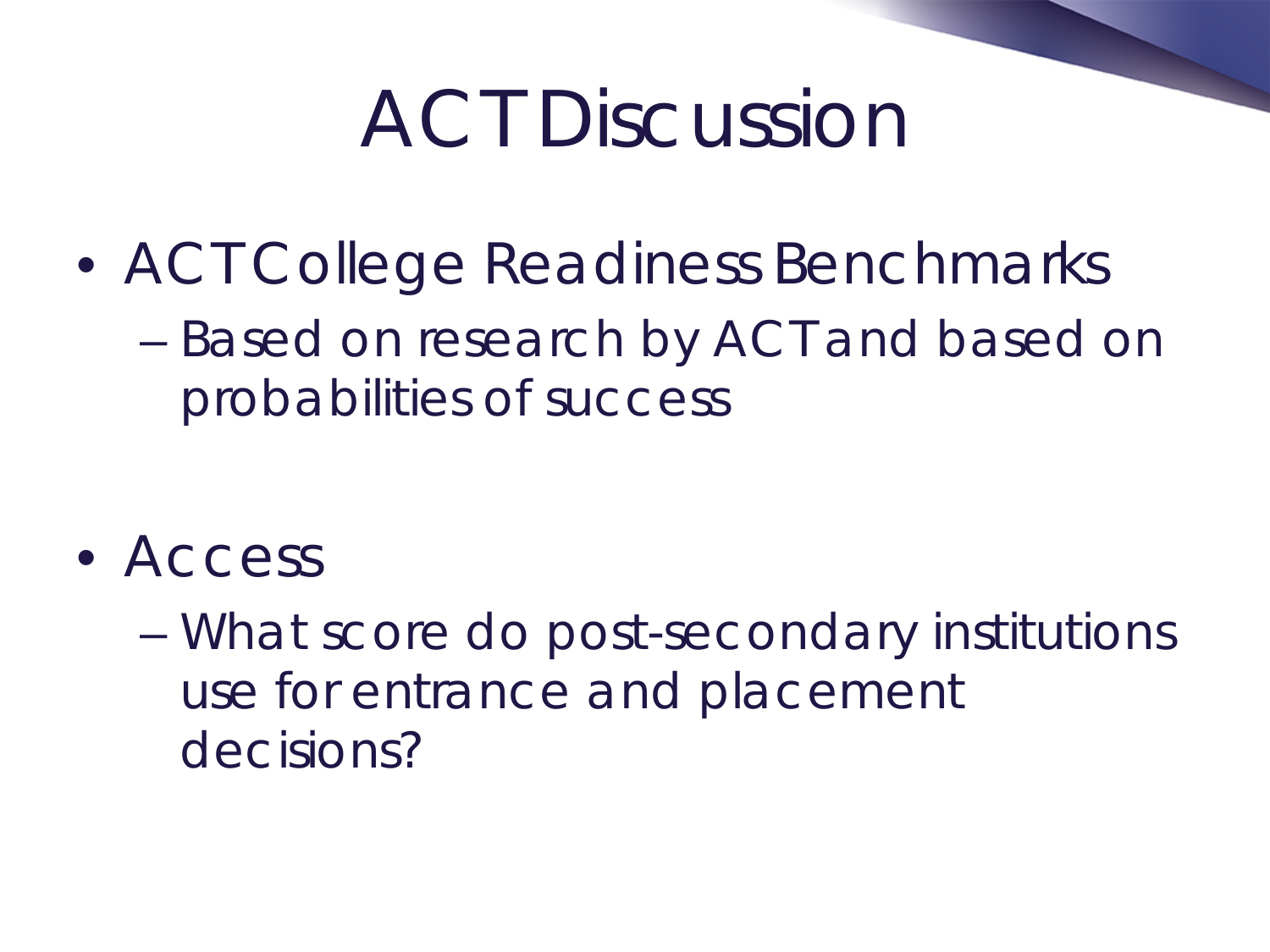# ACT College Readiness Benchmarks

#### Equipped to…

Enroll and succeed (without remediation) in a creditbearing first-year course

…at a two-year or four-year institution, trade school, or technical school



#### First-Year Courses

- English Composition
- Social Science
- College Algebra
- Biology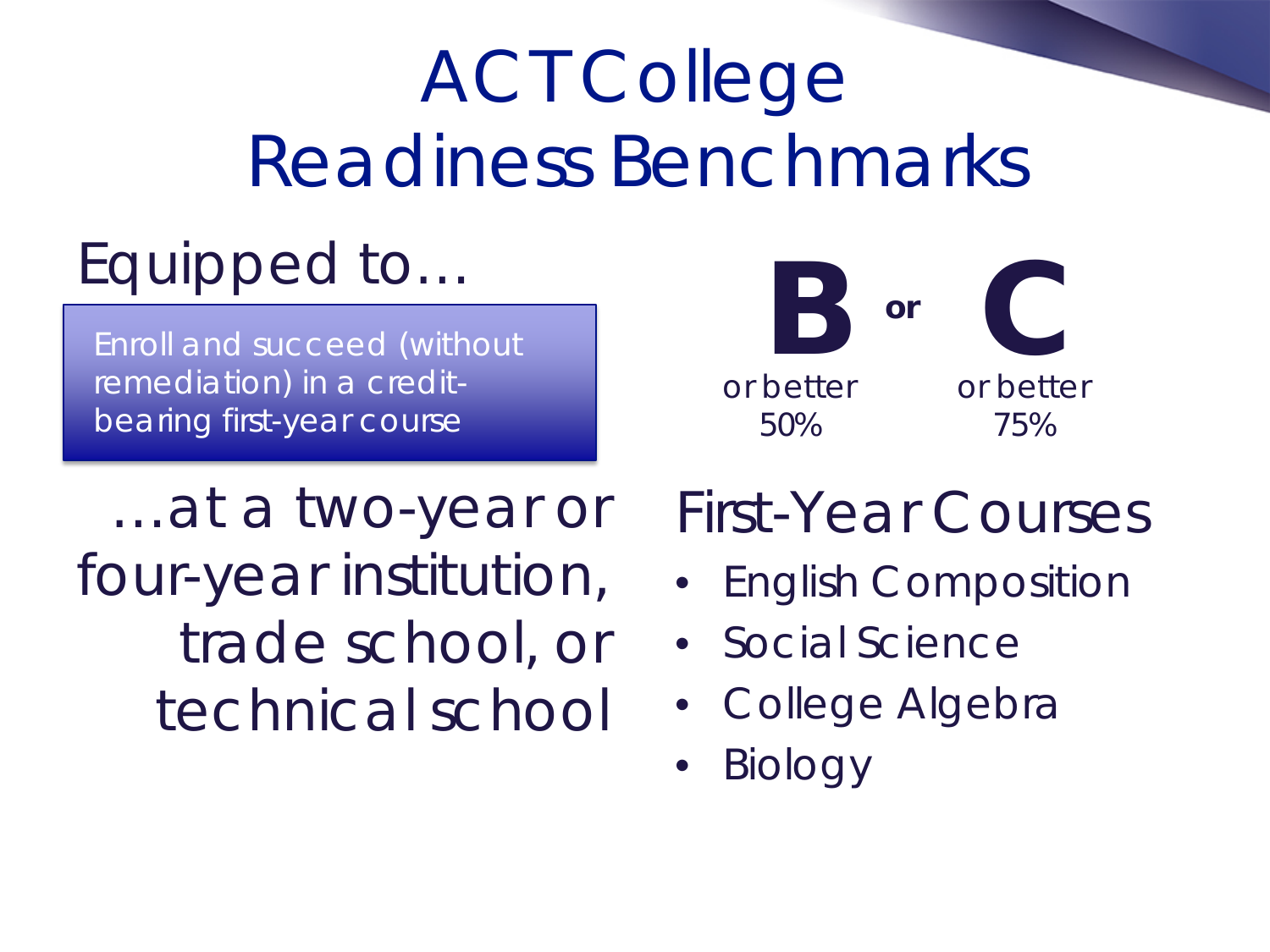# ACT COURSE PLACEMENT **SCORES**

- Some postsecondary institutions in Nebraska use ACT scores for course placement.
- ACT Math is used more commonly than ACT English or Reading.
- In Math, College Algebra placement scores were close to the ACT College Readiness Benchmark (22), but lower scores (17–19) could place a student into credit-bearing courses.
- In English, placement scores for credit-bearing courses were close to the ACT College Readiness Benchmark (18).